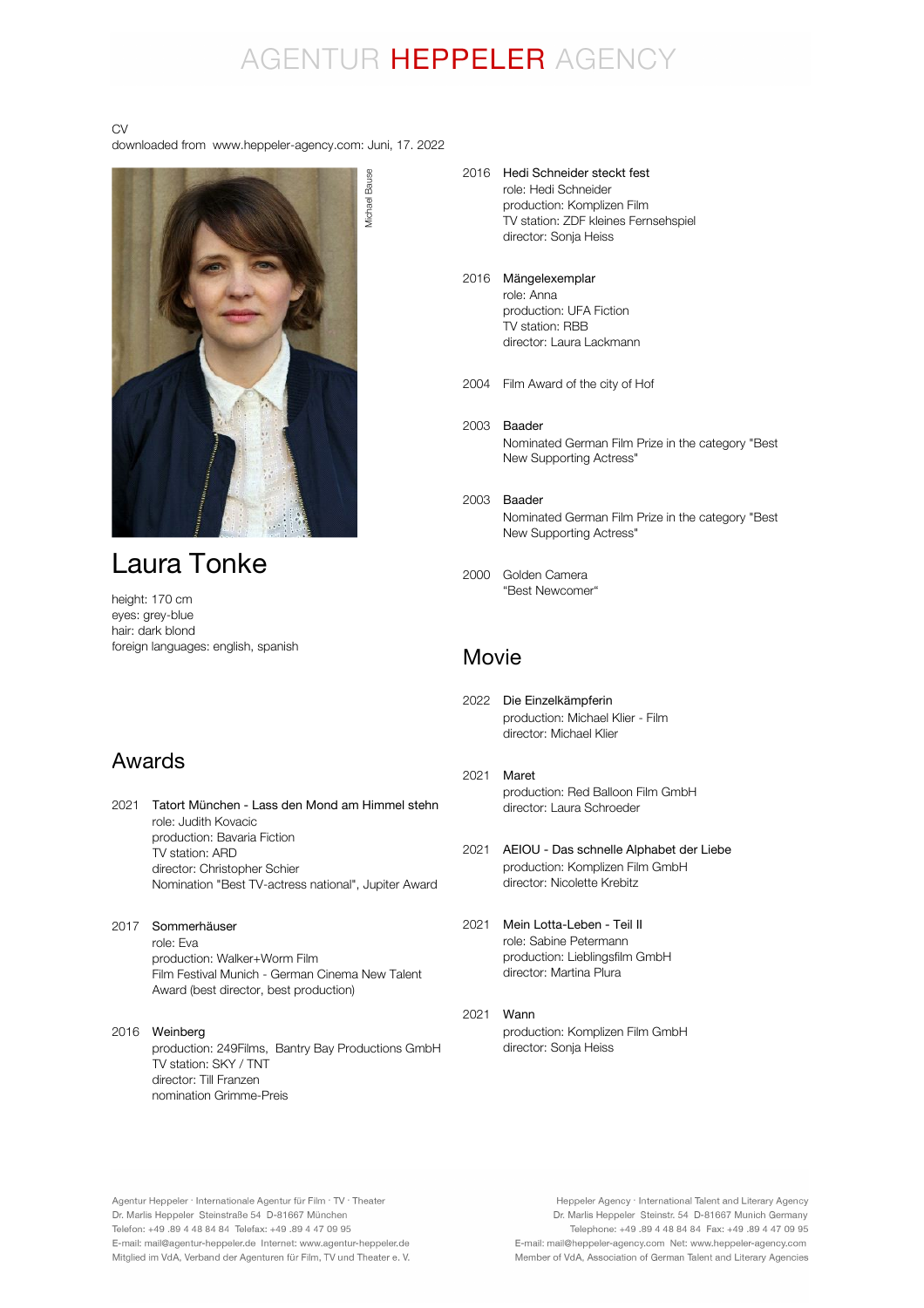# Laura Tonke

 $C<sub>N</sub>$ 

2020 Caveman role: Claudia production: Constantin Film AG director: Laura Lackmann 2018 Mein Lotta-Leben Wenn belämmerte Kaninchen pfeifen role: Sabine Petermann production: Lieblingsfilm GmbH director: Nele Vollmar 2018 TKKG role: Erna Sauerlich production: Kundschafter Filmproduktion, Delta Film director: Robert Thalheim 2017 So viel Zeit role: Steffi production: UFA Fiction director: Philipp Kadelbach 2016 Sommerhäuser role: Eva production: Walker+Worm Film director: Sonja Maria Kröner 2016 Eine sachliche Romanze role: Heinz production: Studio TV Film director: Laura Lackmann 2015 Axolotl Overkill role: Anika production: vandertastic films director: Helene Hegemann 2014 Mängelexemplar role: Anna production: UFA Fiction TV station: RBB director: Laura Lackmann 2014 Die Heimatlosen production: Zero One Film director: Lars Kraume 2013 Hedi Schneider steckt fest role: Hedi Schneider production: Komplizen Film TV station: ZDF kleines Fernsehspiel director: Sonja Heiss 2012 Worst Case Scenario production: Film Boutique Katharina Jakobs und Markéta Polednová GbR

2010 A Woman under the influence role: Ann production: turanskyj & ahlrichs GbR director: Tatjana Turanskyj

director: Franz Müller

2008 Madly in Love WT: Tamilische Hochzeit production: topic features /Cameo Film Köln director: Anna Luif 2005 Falscher Bekenner role: Christiane Steeb production: Heimat Film director: Christoph Hochhäusler 2005 Im Schwitzkasten role: Monika production: Moneypenny Filmproduktion director: Eoin Moore 2005 Der Pilot WT: Der Pilot role: Isabell production: Hangover ltd. director: Hangover ltd. 2003 Farland role: Karla (lead) production: Zero Film director: Michael Klier 2002 Pigs will fly role: Inga production: Workshop Gbr director: Eoin Moore 2002 Uune Moon role: Nele (lead) director: Hanno Hackfort 2001 Baader WT: So hart mußt du sein role: Gudrun (lead) production: 72film GmbH director: Christopher Roth 2001 Heart role: Gisela Kenter production: X-Filme director: Horst Sczerba 1998 Gangster role: Mona (lead) production: Josefine Filmproduktion director: Volker Einrauch

#### 1997 Just Married role: Frangipani, geb. Klein (lead) production: Moana Film director: Rudolf Thome

1997 Angel express role: Jil production: Erdbeermundfilmproduktion director: Rolf Peter Kahl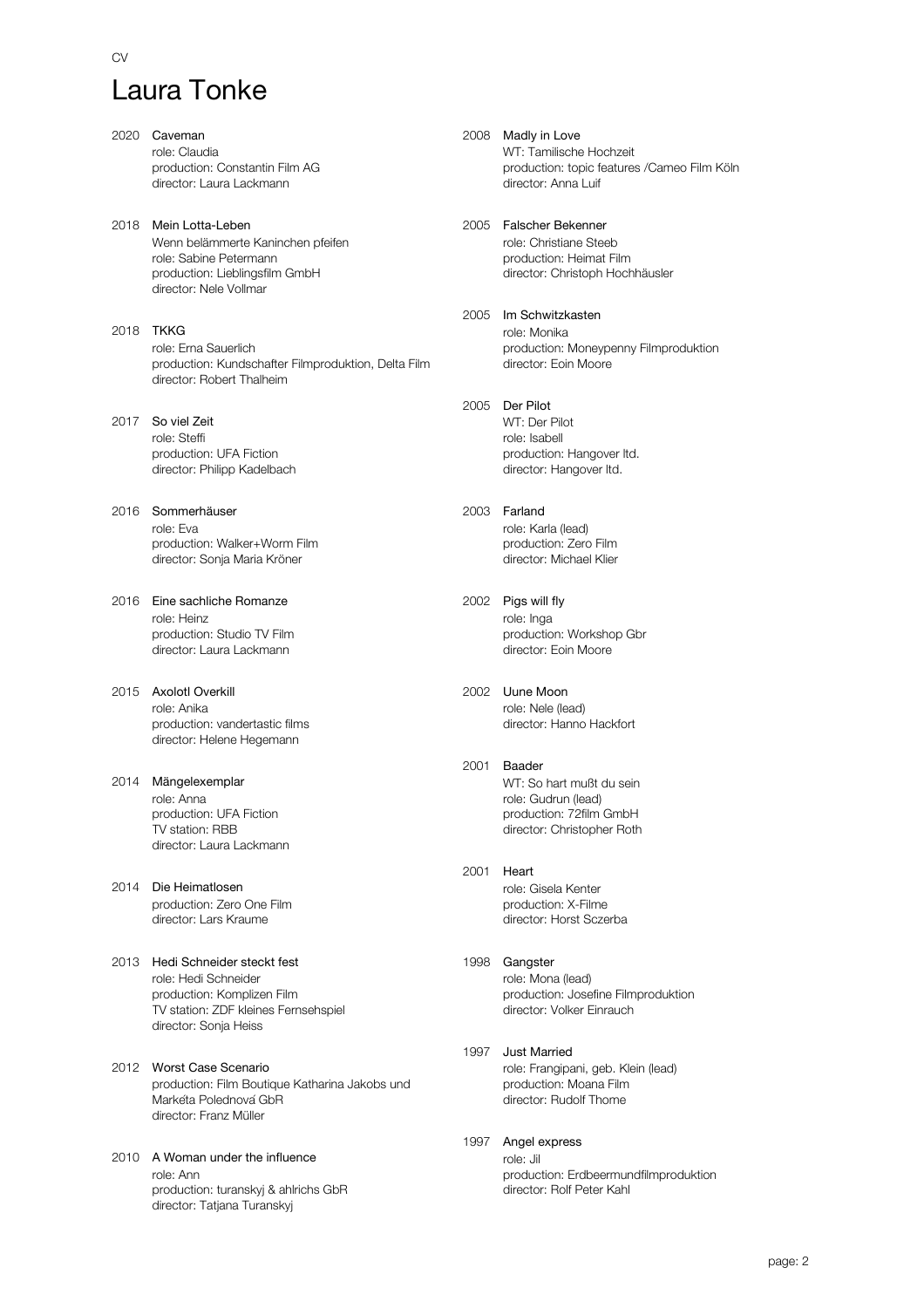# Laura Tonke

- 1996 Winter Sleepers role: Nina production: X-Filme director: Tom Tykwer
- 1991 Ostkreuz role: Elfie (lead) production: Michael Klier Film director: Michael Klier

## Television

- 2022 KRANITZ Bei Trennung Geld zurück (2. Staffel) production: Florida Film TV station: ARD (Degeto) director: Jan Georg Schütte
- 2022 Jenseits der Spree (2022/23) production: Studio Zentral TV station: ZDF director: Ziska Riemann
- 2021 Löwenzahn Staffel 41 production: Studio.TV.Film GmbH TV station: ZDF director: Hannes Spring
- 2020 Polizeiruf Magdeburg Der Verurteilte role: Annegret Wegner production: filmpool fiction TV station: ARD director: Brigitte Bertele
- 2020 Letzte Spur Berlin Nähe production: Odeon Fiction GmbH TV station: ZDF director: Peter Ladkani
- 2019 Totgeschwiegen role: Nele production: Studio TV Film TV station: ZDF director: Franziska Schlotterer
- 2019 Tatort Hamburg Tschill out role: Patti Schmidt production: filmpool fiction TV station: ARD director: Eoin Moore
- 2019 Kein einfacher Mord role: Nina Lieberstein production: filmpool fiction TV station: ARD director: Sebastian Ko
- 2019 Sløborn role: Merit Ponz production: Syrreal Entertainment TV station: ZDF director: Christian Alvart
- 2019 Tatort München Lass den Mond am Himmel stehn role: Judith Kovacic production: Bavaria Fiction TV station: ARD director: Christopher Schier
- 2018 Bist Du glücklich role: Sonja production: Hessischer Rundfunk TV station: ARD director: Max Zähle
- 2016 Tatort Weimar Der scheidenede Schupo production: Wiedemann & Berg TV station: ARD director: Sebastian Marka
- 2015 Tatort Köln Wenn die Seele platzt production: Bavaria Fernsehproduktion TV station: ARD director: Thorsten Fischer
- 2015 Die Toten vom Bodensee Teil 3 role: Melanie Rademann production: Rowboat TV station: ZDF/ ORF director: Andreas Linke
- 2014 Tatort Berlin Vielleicht role: Simone Gutsche
	- production: Film77 TV station: RBB director: Klaus Krämer
- 2014 Weinberg

production: 249Films, Bantry Bay Productions GmbH TV station: SKY / TNT director: Till Franzen

2013 Tatort Hamburg

Blutige Idylle role: Mimi Meinders production: Wüste Film TV station: ARD director: Stefan Kornatz

2013 Neben der Spur - Adrenalin

role: Elisa Ritter production: Network Movie Film- und Fernsehproduktion GmbH TV station: ZDF director: Cyrill Boss & Philipp Stennert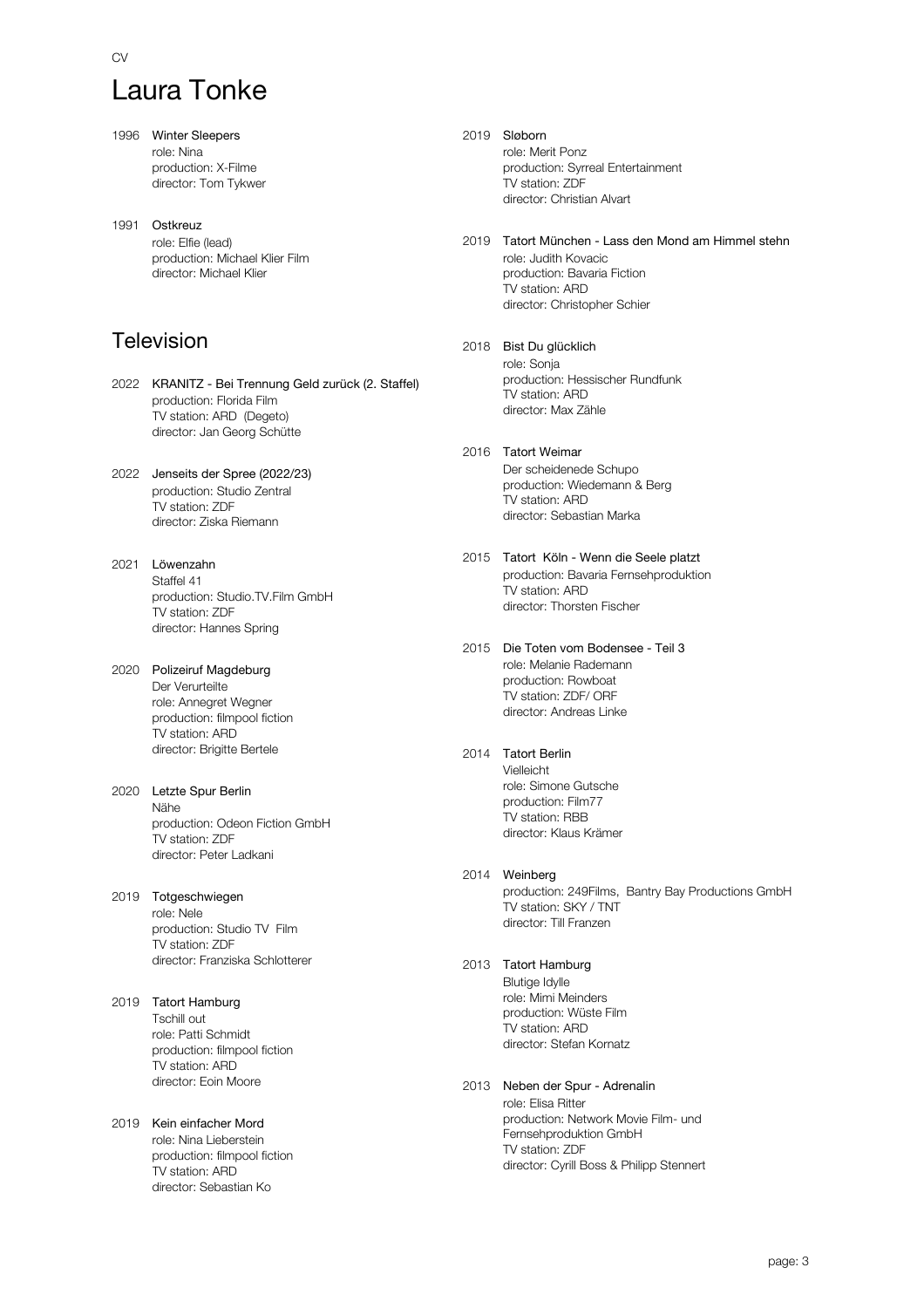# Laura Tonke

2013 Polizeiruf Rostock Familiensache role: Jeanette Kreuz production: Filmpool TV station: ARD director: Eoin Moore 2012 Küstenwache Geschäfte mit dem Tod role: Katharina Rethmann production: Opal Film TV station: ZDF director: Zbynek Cerven 2012 Marie Brand und das Lied von Tod & Liebe production: Eyeworks Fiction Cologne TV station: ZDF director: Christiane Balthasar 2012 Der Staatsanwalt Tod einer Judokämpferin role: Nadine Wolf production: Odeon TV TV station: ZDF director: Daniel Helfer 2012 Verschwunden (Anna Loos, Tim Trageser) role: Cornelia Braun production: Network Movie Film- und Fernsehproduktion GmbH TV station: ZDF director: Tim Trageser 2011 Das Duo role: Wiebke Sander production: TV 60 TV station: ZDF director: Peter Keglevic 2011 Bergwacht role: Bettina Diemel production: ndF neue deutsche Filmgesellschaft mbH TV station: ZDF director: Axel Barth 2011 Ein Fall für Zwei (2011) Das Versteck role: Melanie Wagner production: Odeon Film TV station: ZDF director: Axel Barth 2009 Tatort Schlafende Hunde role: Anna Korzius production: Bremedia TV station: ARD director: Florian Baxmayer - 2009 2005 Tatort

#### 2008 KDD - Kriminaldauerdienst role: Nicole Riess production: Hofmann & Voges TV station: ZDF director: Christian Zübert

- 2007 Kommissar Stolberg production: Network Movie Film- und Fernsehproduktion GmbH TV station: ZDF director: Michael Schneider
- 2006 Tatort Das Geld des Volkes role: Sonja production: Almaro Film / Satel Film TV station: ORF director: Wolfgang Murnberger

#### 2006 Tarragona production: Zeitsprung Pictures GmbH TV station: RTL director: Peter Keglevic

- Marathon role: Steffi production: Hessischer Rundfunk TV station: ARD director: Edward Berger
- 2005 Eine einzige Tablette role: Franziska Steiner production: Zeitsprung Pictures GmbH TV station: WDR director: Adolf Winkelmann

#### 2004 K3-Kripo Hamburg

Porzellan role: Alena TV station: NDR director: Friedemann Fromm

#### 1999 Der Mörder meiner Mutter

role: Anne / Marie (lead) production: Letterbox Filmproduktion GmbH TV station: SAT.1 director: Lars Kraume

#### 1999 Wolfsheim

role: Justine TV station: SWR director: Nicole Weegmann

1999 Klemperer - Ein Leben in Deutschland role: Judith Kraithaim TV station: MDR director: Andreas Kleinert